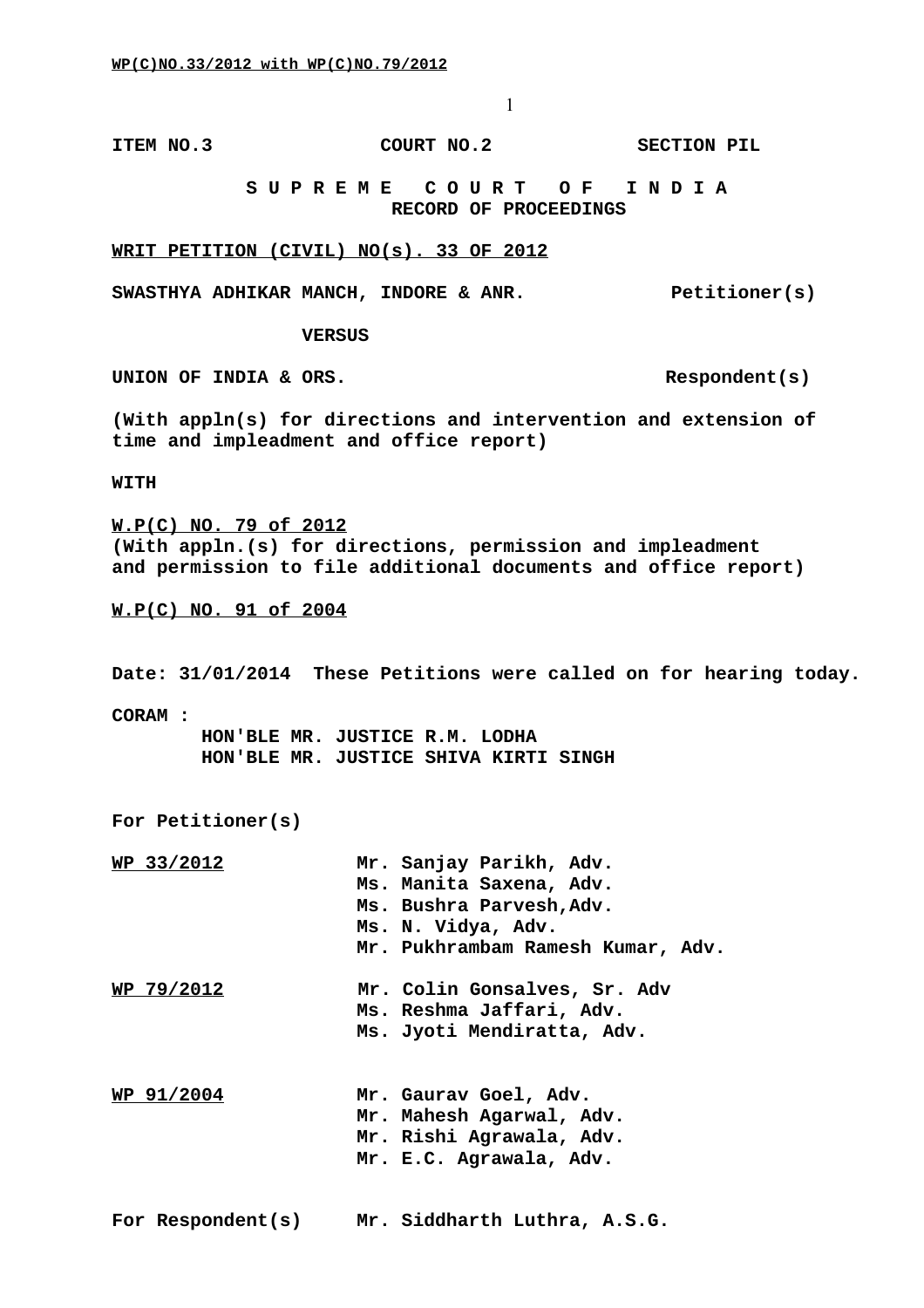|                   | Mr. S.P. Singh, Sr. Adv.<br>Dr. Ashok Dhamija, Adv.<br>Mr. Aditya Singhla, Adv.<br>Ms. Sushma Suri, Adv.<br>Ms. Supriya Juneja, Adv.<br>Mr. A.K. Kaul, Adv.<br>Mr. Nawal Kishor Jha, Adv.<br>Mr. N.K. Jha, Adv.<br>Ms. S. Janani, Adv.<br>Ms. Manita Verma, Adv.<br>Mr. S.N. Terdal, Adv.<br>Ms. Asha G. Nair, Adv.<br>Mr. D.S. Mahra, Adv. |
|-------------------|---------------------------------------------------------------------------------------------------------------------------------------------------------------------------------------------------------------------------------------------------------------------------------------------------------------------------------------------|
| NCT of Delhi      | Mr. Siddharth Luthra, ASG<br>Ms. Asha G. Nair, Adv.<br>Ms. Supriya Juneja, Adv.<br>Ms. Anandana Nanda, Adv.<br>Mr. A.K. Kaul, Adv.<br>Mr. Shadman Ali, Adv.<br>Mr. D.S. Mahra, Adv.                                                                                                                                                         |
| Madhya Pradesh    | Mr. Arvind Varma, Sr. Adv.<br>Mr. C.D. Singh, Adv.<br>Ms. Aditi Kochhar, Adv.                                                                                                                                                                                                                                                               |
| Gujarat           | Ms. Hemantika Wahi, Adv.<br>Ms. Preeti Bhardwaj, Adv.                                                                                                                                                                                                                                                                                       |
| Uttarakhand       | Mr. Tanmaya Agarwal, Adv.<br>Ms. Rachana Srivastava, Adv.                                                                                                                                                                                                                                                                                   |
| Jharkhand         | Mr. Anil Kr. Jha, Adv.<br>Ms. Priyanka Tyagi, Adv.                                                                                                                                                                                                                                                                                          |
| Arunachal Pradesh | Mr. Anil Shrivastav, Adv.<br>Mr. Ritu Raj Biswas, Adv.                                                                                                                                                                                                                                                                                      |
| Assam             | Ms. Krishna Sarma, A.A.G.<br>Mr. Avijit Roy, Adv. for<br>M/s. Corporate Law Group                                                                                                                                                                                                                                                           |
| Goa               | Mr. Pratap Venogopal, Adv.<br>Ms. Meenakshi Chauhan, Adv.<br>Mr. Gaurav Nair, Adv. for<br>M/s. K.J. John & Co.                                                                                                                                                                                                                              |
| Himachal Pradesh  | Mr. Suryanarayan Singh, A.A.G.<br>Ms. Pragati Neekhra, Adv.                                                                                                                                                                                                                                                                                 |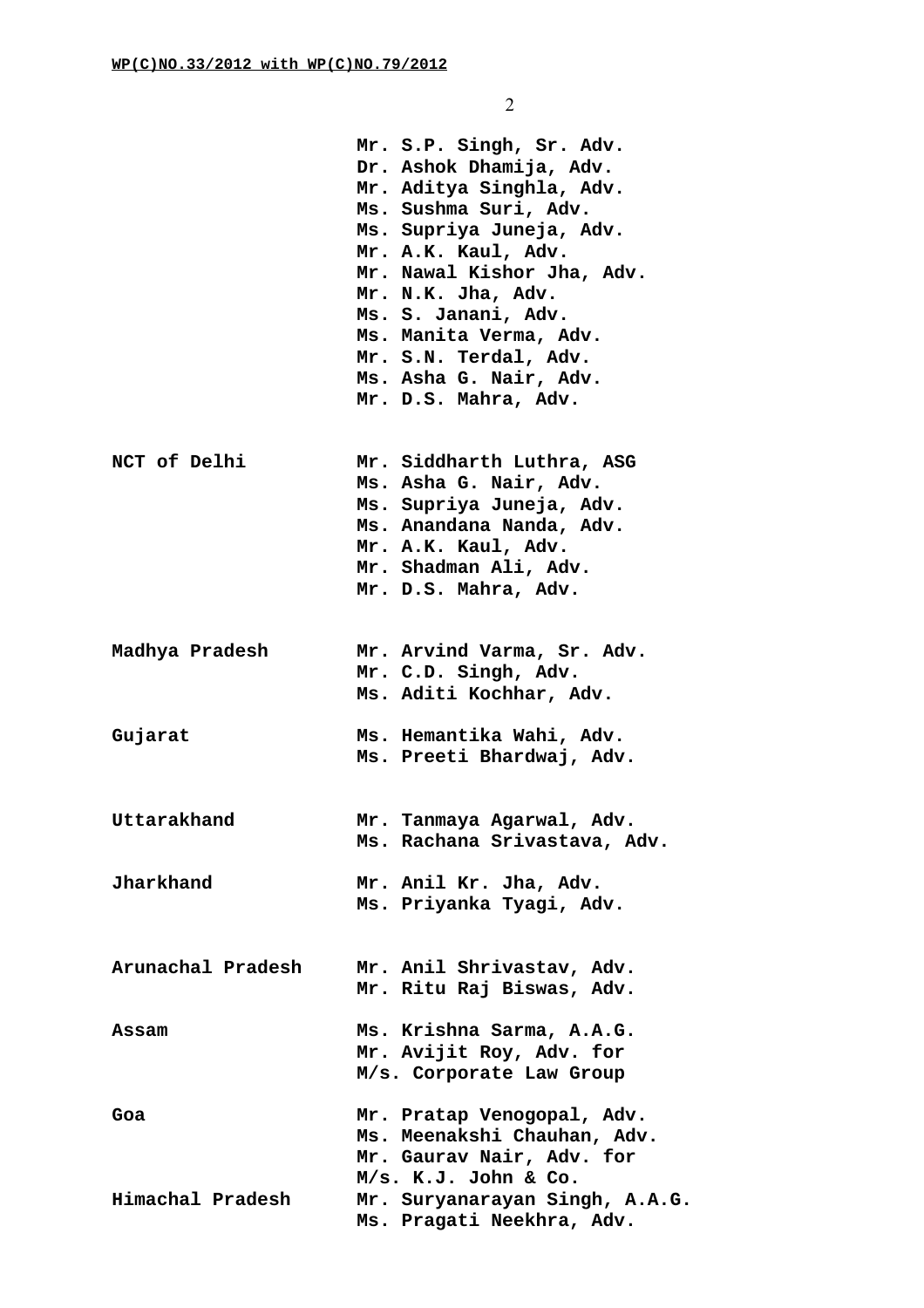3 **Ms. Heena Singh, Adv. Andhra Pradesh Ms. C.K. Sucharita, Adv. Manipur Mr. Sapam Biswajit Meitei, Adv. Mr. Khwairakpam Nobin Singh, Adv. Punjab Mr. Kuldip Singh, Adv. Mizoram Mr. Pragyan Pradip Sharma, Adv. Mr. Heshu Kayina, Adv. Mr. P.V. Yogeswaran, Adv. Tripura Mr. Gopal Singh,Adv. Mr. Ritu Raj Biswas, Adv. Chhattisgarh Ms. Bansuri Swaraj, Adv. Mr. A.P. Mayee, Adv. Mr. Sanjeev Kr. Choudhary, Adv. Mr. Charudatta Mahindrakar, Adv. Mr. D.K. Sinha, Adv. Puducherry Mr. V.G. Pragasam, Adv. Mr. S.J. Aristotle,Adv. Mr. Prabu Ramasubramanian, Adv. Meghalya Mr. Ranjan Mukherjee, Adv. Mr. S.C. Ghosh, Adv. Mr. S. Bhowmick, Adv. Mr. R.P. Yadav, Adv. Jammu & Kashmir Mr. Ashok Mathur, Adv. Haryana Mr. Manjit Singh, A.A.G. Mr. Tarjit Singh, Adv. Mr. Kamal Mohan Gupta, Adv. Bihar Mr. Abhinav Mukerji, Adv. Ms. Bihu sharma, Adv. Ms. Purnima Krishna, Adv. Uttar Pradesh Mr. Irshad Ahmad, A.A.G. Mr. Abhisth Kumar, Adv. Ms. Archana Singh, Adv. Rajasthan Mr. S.S. Shamshery, A.A.G. Mr. Bharat Sood, Adv.**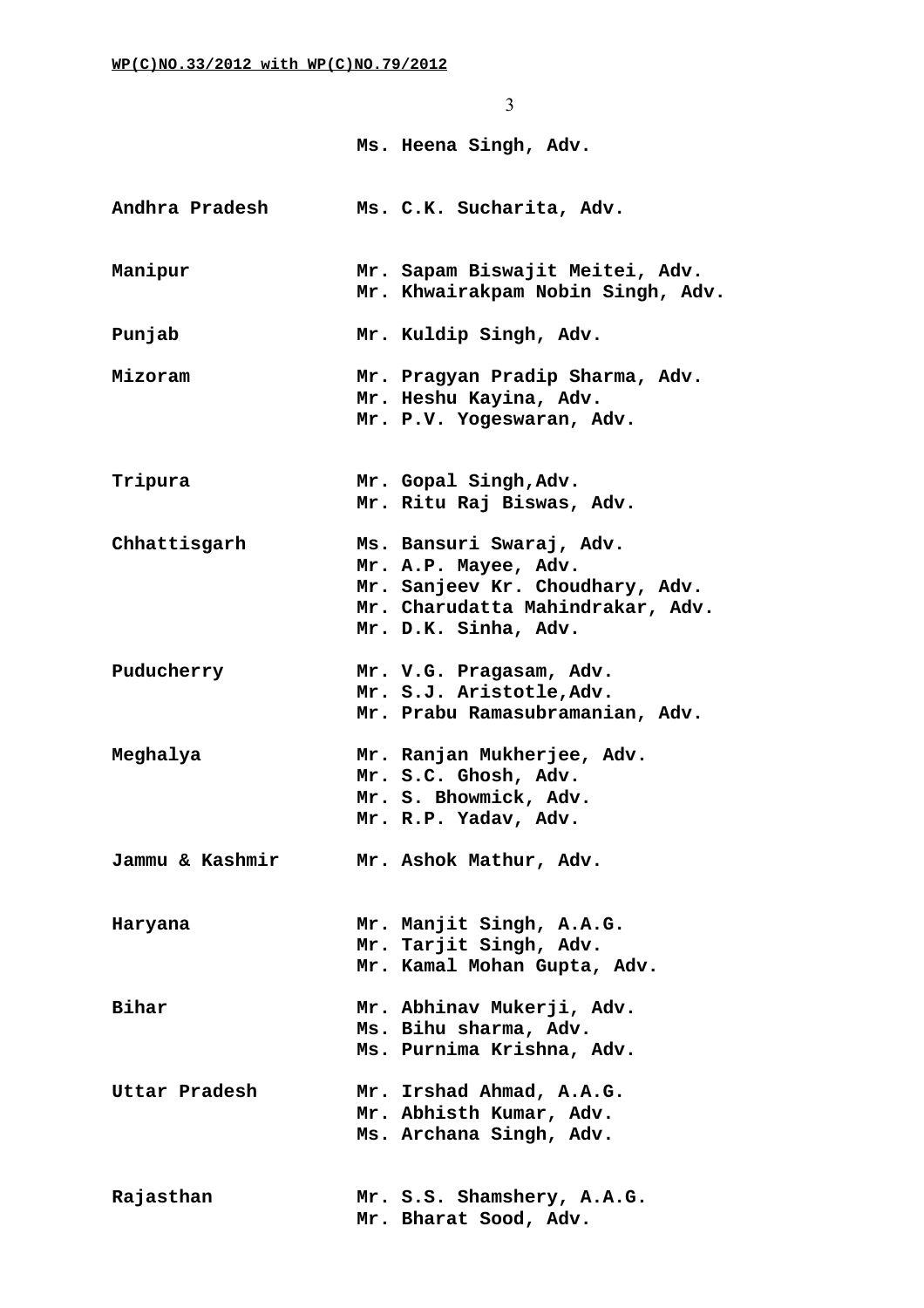|                | Mr. Ritesh Prakash Yadav, Adv.<br>Ms. Nidhi Jaswal, Adv.<br>Ms. Ruchi Kohli, Adv.                                  |
|----------------|--------------------------------------------------------------------------------------------------------------------|
| Tamil Nadu     | Mr. R. Rakesh Sharma, Adv.<br>Mr. B. Balaji, Adv.<br>Mr. Selvinraja, Adv.                                          |
| Kerala         | Mr. M.T. George, Adv.                                                                                              |
| Nagaland       | Ms. K. Enatoli Sema, Adv.<br>Mr. Amit Kumar Singh, Adv.                                                            |
| Sikkim         | Mr. A. Mariarputham, Adv. Gen.<br>Mrs. Aruna Mathur, Adv.<br>Mr. Yusuf Khan, Adv. for<br>M/s Arputham, Aruna & Co. |
| West Bengal    | Mr. Anip Sachthey, Adv.<br>Mr. Saakaar Sardana, Adv.                                                               |
| Maharashtra    | Mr. Aniruddha P. Mayee, Adv.<br>Mr. Charudatta Mahindrakar, Adv.                                                   |
| UT-Chandigarh  | Mr. Gopal Singh, Adv.<br>Ms. Vimla Sinha, Adv.                                                                     |
| Administration | UT-Andaman & Nicobar Mr. Balasubramaniam, Adv.<br>Mr. K.V. Jagdishvaran, Adv.<br>Ms. G. Indira, Adv.               |
|                | Ms. Shalini Chandra, Adv.<br>Ms. Swati Chandra, Adv.<br>Mr. Sudhanshu Saran, Adv.                                  |
|                | Ms. Ayusha Kumar, Adv.<br>Ms. Madhu Sikri, Adv.                                                                    |
|                | Ms. Anitha Shenoy, Adv.                                                                                            |
|                | Mr. Jagjit Singh Chhabra, Adv.                                                                                     |
| <b>NHRC</b>    | Ms. Shobha, Adv.<br>Ms. Jyoti Rana, Adv.                                                                           |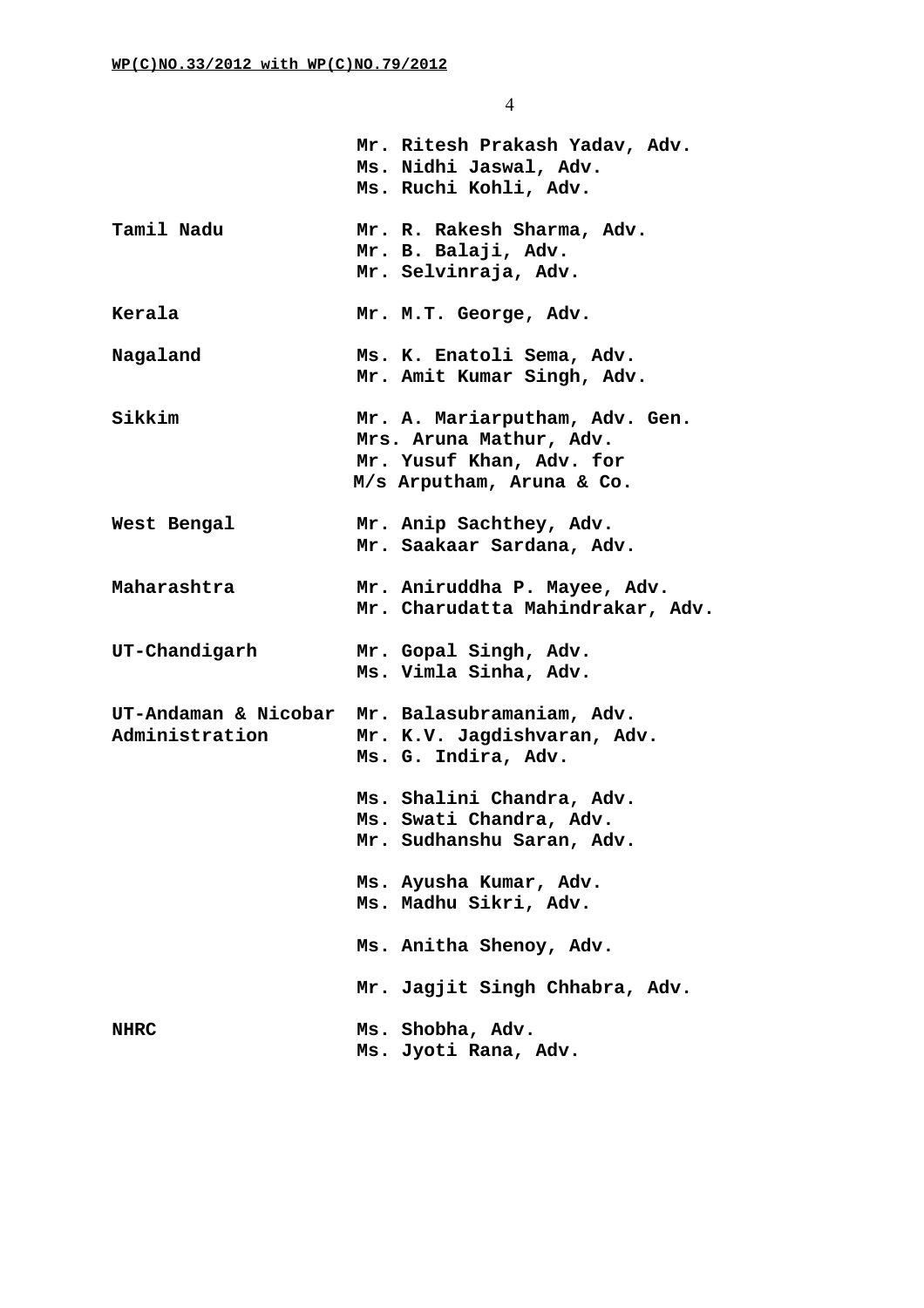| <b>MCI</b>  | Mr. Gaurav Sharma, Adv.         |
|-------------|---------------------------------|
|             | Mr. Sumeet Bhatia, Adv          |
| <b>ISCR</b> | Mr. Aalishan Nqvi, Adv.         |
|             | Mr. Manisha Singh, Adv.         |
|             | Mr. Riku Sarma, Adv.            |
|             | Mr. Navnit Kumar, Adv.          |
|             | Ms. Aruna Gupta, Adv.           |
|             |                                 |
| IA 8        | Mr. Jayant K. Mehta, Adv.       |
|             | Mr. Anuj Kapor, Adv.            |
|             | Mr. Devraj Ashok Dodamani, Adv. |
| IA 9        | Mr. Sushil K. Jain, Sr. Adv.    |
|             | Mr. Puneet Jain, Adv.           |
|             | Ms. Pratibha Jain, Adv.         |
|             |                                 |
|             | Mr. C.A. Sundaram, Sr. Adv.     |
|             | Mr. Nikhil Nayyar, Adv.         |
|             | Mr. Ambuj Agrawal, Adv.         |
|             | Ms. Akanksha, Adv.              |
|             | Mr. Dhananjay Baijal, Adv.      |
|             |                                 |
|             | Ms. Aparna Bhatt, Adv.          |
|             | Ms. Karuna Nundy, Adv.          |
|             |                                 |
|             | Mr. Balaji Srinivasan, Adv.     |
|             |                                 |
|             | Mr. Amit Kumar, Adv.            |
|             | Dr. Monika Gosain, Adv.         |
|             |                                 |
|             | Ms. Aruna Gupta, Adv.           |
|             |                                 |
|             | Mr. Santosh Paul, Adv.          |
|             | Ms. Arti Singh, Adv.            |
|             | Ms. Savita Singh, Adv.          |
|             | Ms. Anil Katiyar, Adv.          |
|             |                                 |
|             | Mr. P. Parmeswaran, Adv.        |
|             | Mr. Rana Mukjerjee, Adv.        |
|             | Mr. Shekhar Kumar, Adv.         |
|             | Ms. Daisy Hannah, Adv.          |
|             | Ms. Kasturika Kaumudi, Adv.     |
|             |                                 |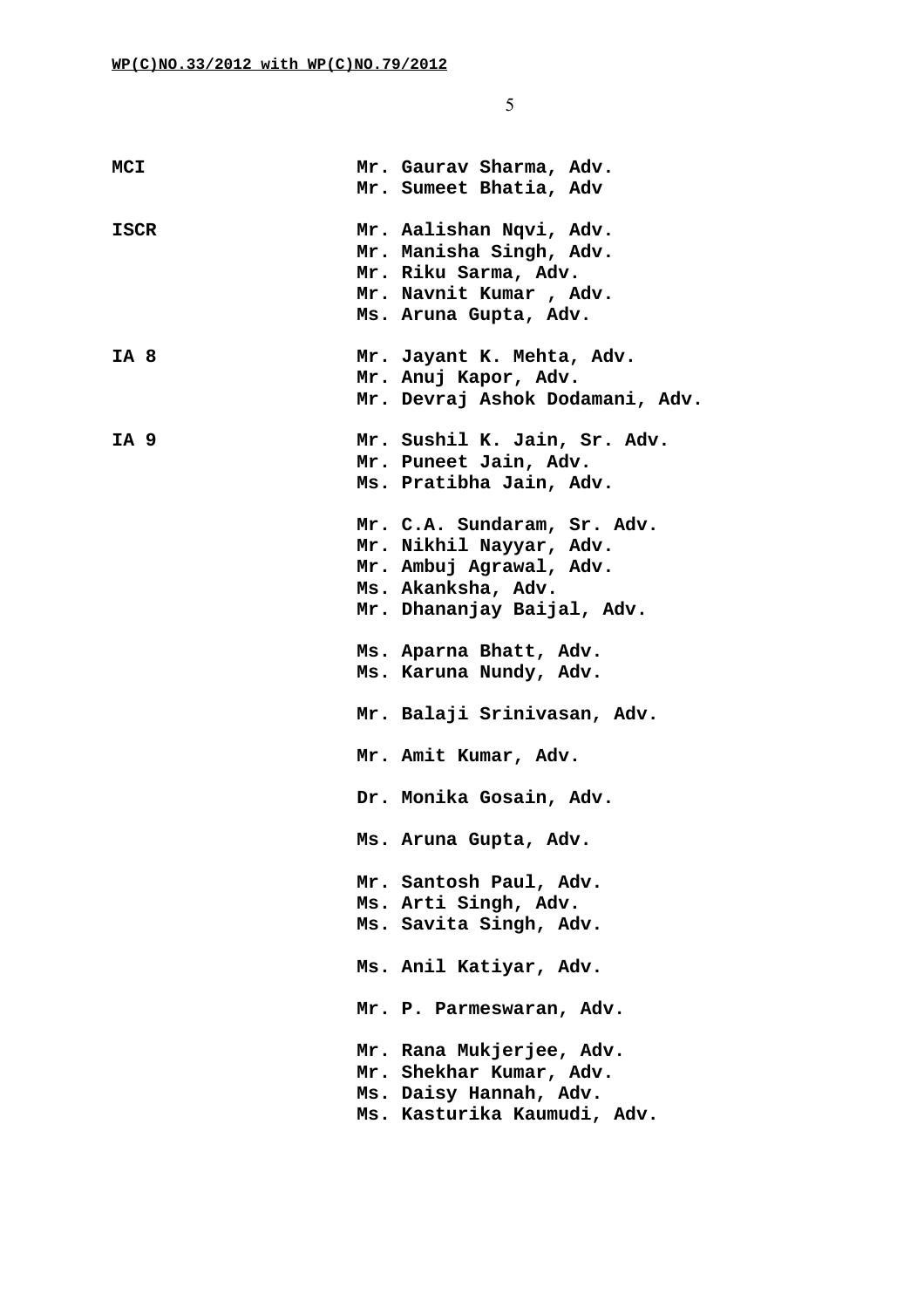## **UPON hearing counsel the Court made the following O R D E R**

## **Writ Petition (Civil) No. 33 of 2012**

**An additional affidavit has been filed on 29.01.2014 by Shri Keshav Desiraju, Secretary, Ministry of Health and Family Welfare, Government of India in pursuance of the order dated 16.12.2013.**

**Mr. Sanjay Parikh, learned counsel for the petitioners, submits that copy of the additional affidavit filed on 29.01.2014 has been given to him only yesterday, i.e., 30.01.2014.**

**We find from the order dated 16.12.2013 that besides further additional affidavit which was directed to be filed by the Government of India, Mr. Sanjay Parikh sought time to file response to the additional affidavit dated 12.12.2013. So far, there is no response to the additional affidavit dated 12.12.2013.**

**Mr. Sanjay Parikh, learned counsel for the petitioners, prays for four weeks time to enable the petitioners to respond to the additional affidavit dated 12.12.2013 as well as the further additional affidavit dated 29.01.2014.**

**Time prayed for is granted.**